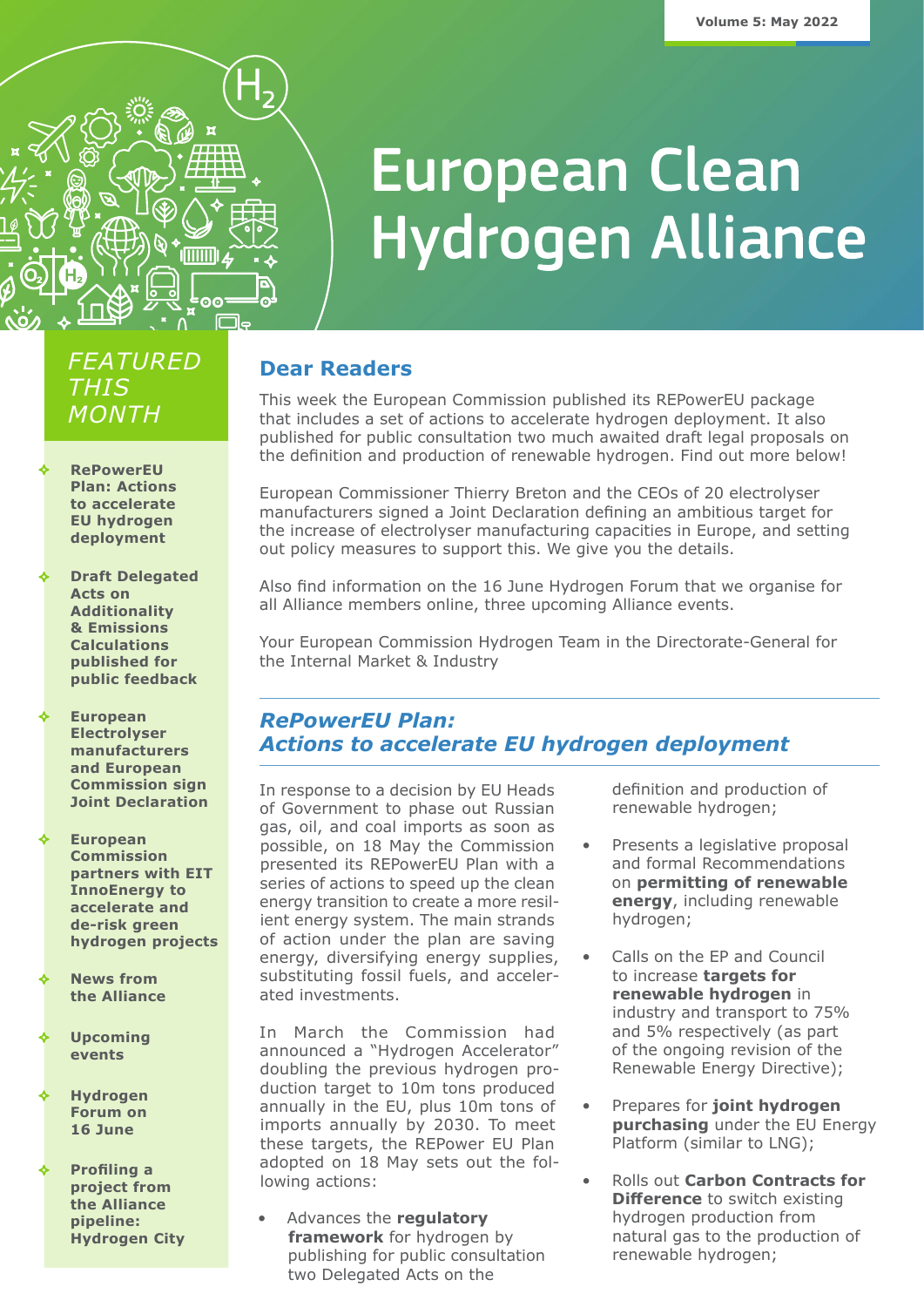

- Creates dedicated windows under the **EU Innovation Fund** to support hydrogen usage in industry and the EU manufacturing of innovative clean technologies such as electrolysers and fuel cells;
- Announces the intention to complete the assessment of the first **hydrogen IPCEIs** by the summer;
- Increases the Hydrogen Joint Undertaking budget by €200m to double the number of **hydrogen valleys**;
- Maps preliminary **hydrogen infrastructure** needs by March 2023 and mobilises EU funding (CEF, RRF, Cohesion Policy).

For further information on the REPowerEU Plan click [here.](https://ec.europa.eu/commission/presscorner/detail/en/ip_22_3131)

# <span id="page-1-0"></span>*Draft Delegated Acts on Additionality & Emissions Calculations published for public feedback*

On 23 May, the Commission published two draft Delegated Acts for public feedback that it plans to adopt under the Renewable Energy Directive. Stakeholders can provide feedback until 16 June. After assessing the feedback, the Commission will formally adopt proposals for the two Delegated Acts. The European Parliament and Council (the 27 EU Member States) will then have two months (which can be extended to four months) to object to the Commission's drafts. If there is no objection, then the two Delegated Acts enter into force.

#### *Delegated Act on Additionality*

The Delegated Act on Additionality establishes conditions that producers of hydrogen must meet for hydrogen to be considered renewable. These conditions relate to the renewable electricity that electrolysers source to produce renewable hydrogen. Three main conditions set out in detail the principles of additionality, temporal correlation, and geographic correlation that were already established in general terms in the Renewable Energy Directive. In addition, the draft Delegated Act establishes an additional condition: for the production of renewable hydrogen, electrolysers can only source renewable electricity from grid-connected installations that did not receive state aid.

The **additionality principle** in the draft Delegated Act establishes that installations generating renewable electricity must not have come into operation more than 36 months before the entry into operation of the electrolysers producing renewable hydrogen from it. The objective is to ensure that the increased demand for renewable electricity from renewable hydrogen production will be matched by an equal increase in the generation of renewable

electricity so that the overall carbon intensity of the electricity system does not deteriorate as a result of renewable hydrogen production.

The **temporal correlation principle** ensures that electrolysers source renewable electricity only at the same time as this electricity is generated. Because this condition will initially make the production of renewable hydrogen more complex and costly, the Commission suggests to phase it in gradually, starting with monthly correlation before moving to hourly correlation on 1 January 2027.

According to the **geographic correlation principle**, the installation generating the renewable electricity sourced by the electrolyser must be located in the same electricity bidding zone (in practice mostly the same Member State) than the electrolyser, though there are some exceptions. This is to protect the electricity grid from additional congestion caused by increased demand for electricity for hydrogen production.

#### *Delegated Act on the Methodology for the Calculation of Emissions*

The objective of the second Delegated Act is to ensure that hydrogen used in the transport sector contributes to EU climate change objectives. The Act sets out the requirements for renewable electricity used to produce these renewable transport fuels so that they can be counted as fully renewable. This methodology covers the main inputs, including electricity and fuels used.

Both draft Delegated Acts are now open for public feedback until 17 June. For further information click [here.](https://ec.europa.eu/info/news/commission-launches-consultation-regulatory-framework-renewable-hydrogen-2022-may-20_en)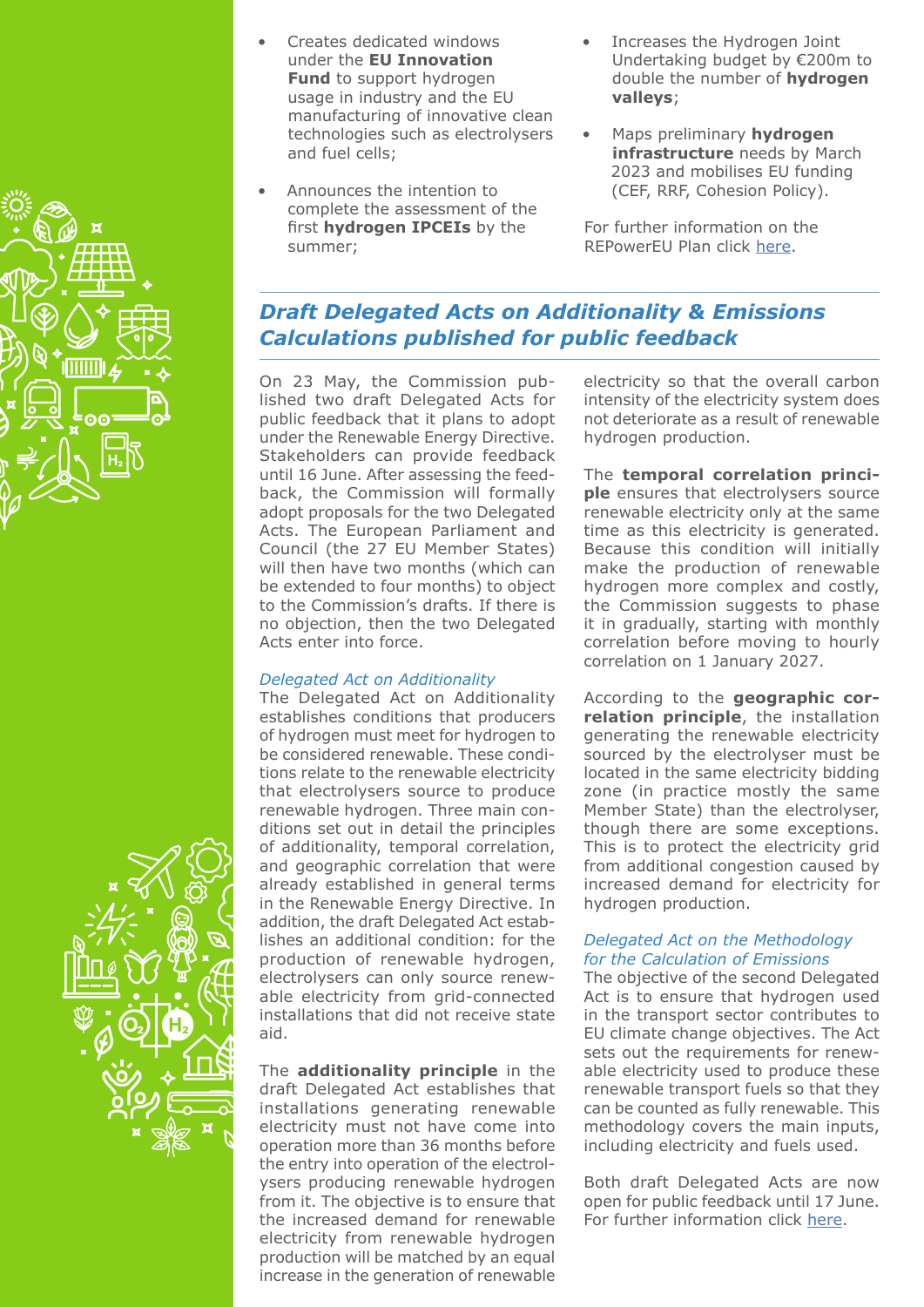



# <span id="page-2-0"></span>*European Electrolyser manufacturers and European Commission sign Joint Declaration*

Achieving the ambitious renewable hydrogen targets announced in March's RePowerEU communication will require a significant increase in installed electrolyser capacity to 90-100 GWLHV (measured in terms of hydrogen output). However, industry's capacity to manufacture electrolysers is currently estimated to be only 1.75GWLHV per year.

To ramp-up electrolyser manufacturing, Commission officials and 20 European electrolyser manufacturers, all members of the European Clean Hydrogen Alliance, met in Brussels on 5 May to sign a Joint Declaration with European Commissioner for the Internal Market Thierry Breton. In the Declaration, the companies agreed to a ten-fold increase in electrolyser manufacturing capacity in Europe to 17.5GW per year by 2025. To provide the enabling conditions for the ramp-up in manufacturing capacity, the Commission agreed to address three key areas—regulatory framework, access to finance, and supply chain integration.

To create the right regulatory framework for renewable hydrogen, the Commission notably commits to ensuring that regulation governing the production of renewable hydrogen, including on the availability of renewable electricity to renewable hydrogen production projects, will be justified and proportionate and will support a fast and affordable deployment of the market for renewable hydrogen and its production in Europe.

On access to finance, the Commission committed to completing the assessment of the first Important Projects

of Common European Interest on hydrogen within six weeks from the submission of a complete notification, with a shared aim to enable assessments to be completed by summer. The Commission will seek to support clean tech manufacturing, including electrolyser manufacturing projects in its third large-scale project call under the EU Innovation Fund, planned for the second half of 2022. Conversely, the electrolyser manufacturers committed to submitting high-quality projects that are in line with EU energy and climate targets to facilitate quick assessments by the Commission.

In relation to supply chain integration, the Commission notably committed to concluding further raw material partnerships with third countries, including countries that supply raw materials required for electrolysers. Furthermore, electrolyser manufacturers in Europe committed to working with the Commission to integrate the value chain, diversify and tackle dependency of key raw materials and chemicals within the framework of the EU industrial strategy.

Finally, the Declaration announces the setting up of an Electrolyser Partnership within the European Clean Hydrogen Alliance that brings together manufacturers and suppliers of components and materials, with financial institutions such as the EIB invited to participate as well. The goal of this partnership will be to address the challenges outlined above.

For more details, please see the **Joint** [Declaration](https://ec.europa.eu/docsroom/documents/50014) and the Commission [press](https://ec.europa.eu/commission/presscorner/detail/en/ip_22_2829)  [release](https://ec.europa.eu/commission/presscorner/detail/en/ip_22_2829).



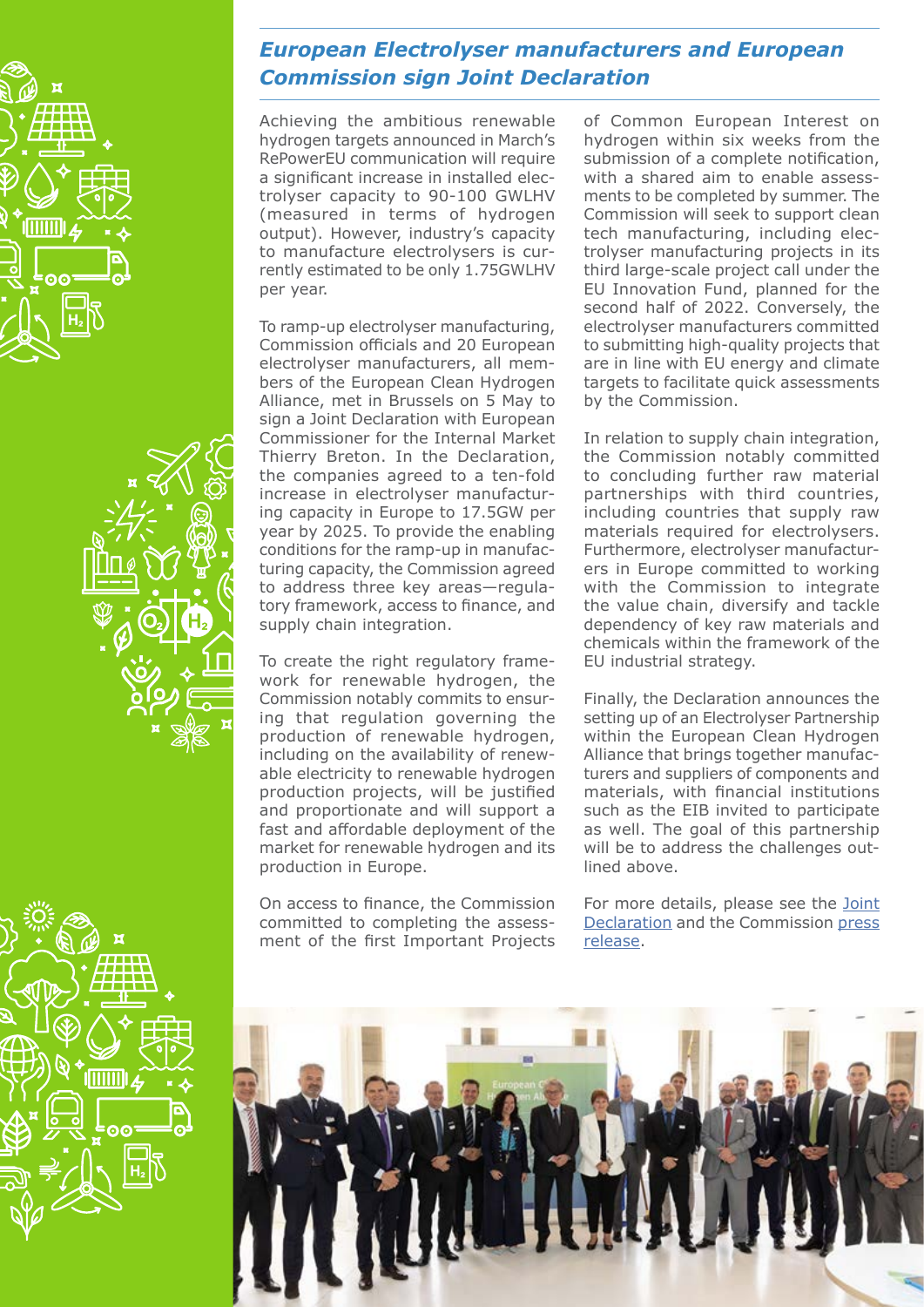#### <span id="page-3-2"></span>*European Commission partners with EIT InnoEnergy to accelerate and de-risk green hydrogen projects*



In March, we announced a new partnership with EIT InnoEnergy's European Green Hydrogen Acceleration Center to provide acceleration to the Alliance project pipeline. Projects that are selected will benefit from potential investments as well as targeted de-risking and acceleration services provided by EIT InnoEnergy. The initial deadline for applications has now passed and 27 projects have applied. Out of these, 6 have met the criteria on green hydrogen, SOP date and size, and have been selected. They will now enter the co-creation phase with the EIT team.

**Projects that are interested in EIT InnoEnergy's services are still welcome to apply by filling in the [short](https://forms.office.com/Pages/ResponsePage.aspx?id=hgteQ652KUaqBLgdrxjEc2YIE8_ghddGkOhYnhFW3-lUN1JaU1czVTQ1U001TTk5TU9YQlE5MjYxSiQlQCN0PWcu&wdLOR=cC2161EC9-6EC2-4582-8A81-858D82C31023)  [questionnaire.](https://forms.office.com/Pages/ResponsePage.aspx?id=hgteQ652KUaqBLgdrxjEc2YIE8_ghddGkOhYnhFW3-lUN1JaU1czVTQ1U001TTk5TU9YQlE5MjYxSiQlQCN0PWcu&wdLOR=cC2161EC9-6EC2-4582-8A81-858D82C31023)** 

**The deadline is 31 May.** 

# <span id="page-3-0"></span>*News from the Alliance*

**Mobility roundtable CEO meeting, 4 May:** DG GROW Director-General Kerstin Jorna and members of the round table debated how hydrogen applications could contribute to the transition of the mobility ecosystem and support climate neutrality.

**Industrial applications roundtable Sherpa meeting, 3 May:** round table members discussed the draft report of the Alliances' permitting working group. Fertiberia provided an overview of its hydrogen activities in green ammonia.

**Energy roundtable Sherpa meet**ing, 12 May: the European Hydrogen Backbone presented its updated H2 Backbone strategy and round table members discussed their views on REPowerEU.

**Transmission and Distribution roundtable Sherpa meeting, 6 May:**  round table members discussed the work of the working groups on permitting and standards and prepared the forthcoming CEOlevel meeting that will focus on RePowerEU and the Hydrogen and Decarbonised Gas Market package.

#### <span id="page-3-1"></span>*Upcoming events:*

| 24 May<br>$9.00 -$<br>10.30<br><b>CET</b>        | <b>Project-focused session: Perspectives on clean</b><br>hydrogen from a leading renewable products & circular<br>solutions company, Neste Oyj<br>The session will start with a presentation of Neste's SHARC project -<br>Sustainable Hydrogen and Recovery of Carbon, which aims to reduce<br>emissions and transform the hydrogen production at Porvoo refinery,<br>Finland, through electrolysis and carbon capture solutions. This<br>session will take place on the Alliance's member platform. |
|--------------------------------------------------|-------------------------------------------------------------------------------------------------------------------------------------------------------------------------------------------------------------------------------------------------------------------------------------------------------------------------------------------------------------------------------------------------------------------------------------------------------------------------------------------------------|
| 24 May<br>$9.30 -$<br>10.30<br><b>CET</b>        | Project-focused session: the feasibility of underground<br>hydrogen storage<br>The purpose of this session is to present the challenges of<br>storage in implementing the hydrogen economy at large scale.<br>With presentations by Howden and Storengy, Gasunie, Gas Storage<br>Denmark, and EWE. This session will take place on the Alliance's<br>member platform.                                                                                                                                 |
| <b>7 June</b><br>$9.30 -$<br>10.30<br><b>CET</b> | H2 LCV and LV infrastructure, and deployment in<br><b>Europe: matchmaking session with Stellantis on the</b><br>deployment of utility vehicles and taxis in Europe<br>This session will address the obstacles that companies and public<br>authorities face when building a network of hydrogen-powered<br>vehicles and will include a presentation of the Rainbow Unhycorn<br>project by Stellantis. This session will take place on the Alliance's<br>member platform.                              |

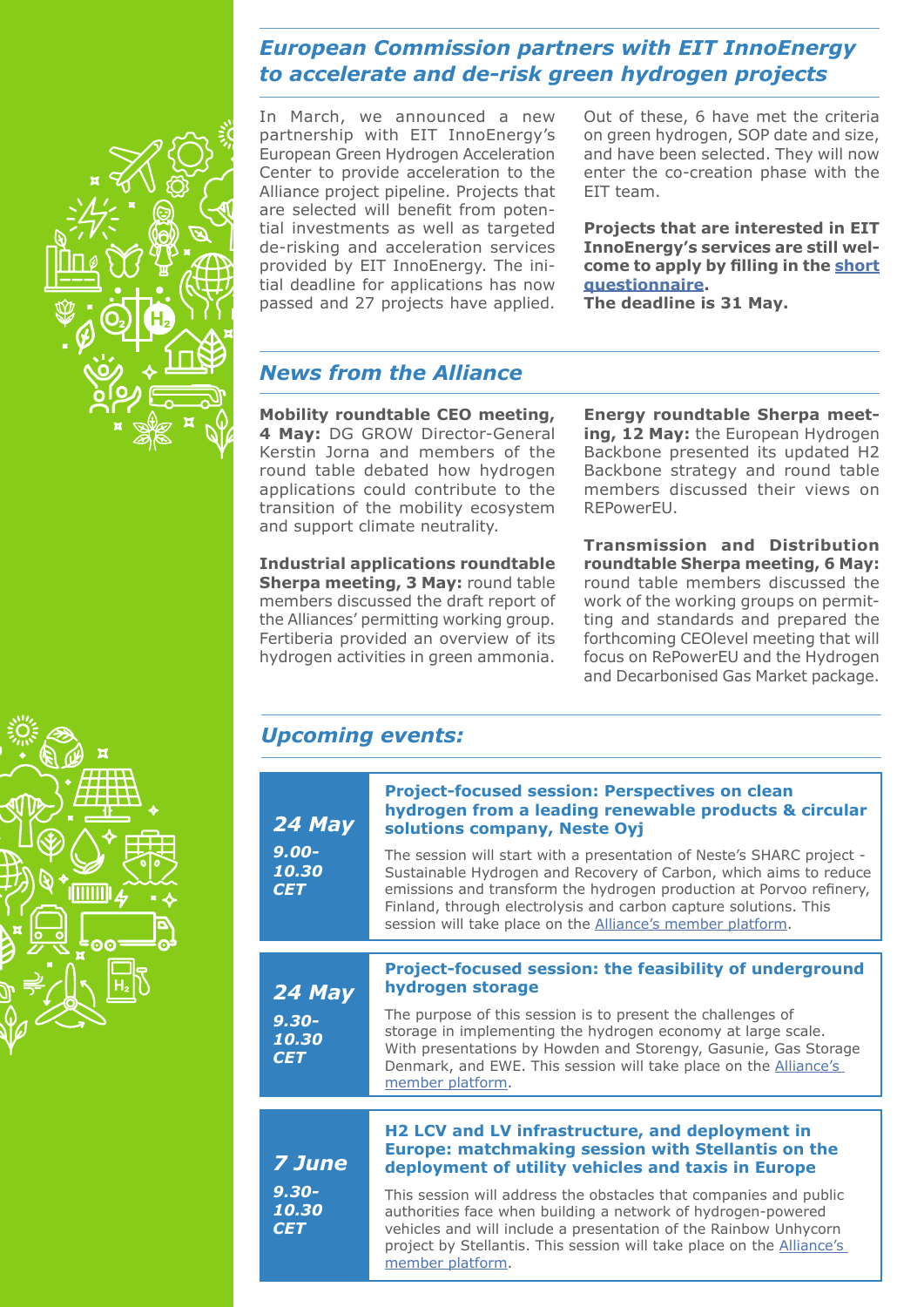#### <span id="page-4-0"></span>*Hydrogen Forum on 16 June*

The fourth Hydrogen Forum that brings together all members of the Alliance will take place on 16 June.

The Forum will be opened by Commissioner Thierry Breton. Four panels will focus on:

- the hydrogen-relevant actions the Commission announced in REPowerEU;
- the regulatory framework for hydrogen (notably the two Delegated Acts referred to above);
- ongoing actions to support the Alliance project pipeline;
- the presentation and discussion of the hydrogen permitting report prepared by the Alliance working group.

In addition, two sessions will focus on actions to ramp up electrolyser manufacturing in Europe and on the potential of hydrogen in the buildings sector.

You will be able to join the Forum online via the [Alliance's member platform.](https://european-hydrogen-forum-2021.b2match.io/agenda)

## <span id="page-4-1"></span>*Profiling a project from the Alliance pipeline: Hydrogen City*

In the village of Stad aan 't Haringvliet on the Dutch island of Goeree-Overflakkee, the aim of the Hydrogen City project is to heat buildings using 100% green hydrogen, locally produced with excess electricity, instead of natural gas.

The project is part of the Dutch national hydrogen strategy, is supported through the Green Deal with the Dutch government, and is a pilot for the regulatory framework. The project is in the project pipeline of the European Clean Hydrogen Alliance and an IPCEI candidate.

European Commission scenarios for residential heating in 2050 point to a multi-technology, multi-energy carrier future for buildings, where both electricity and gaseous fuels (including hydrogen) play a relevant role<sup>1</sup>. In the Netherlands hydrogen pilot projects are underway to make this alternative available from 2030.



#### *Inspiration house*

To showcase hydrogen for use in buildings the "Inspiration house" was heated with hydrogen for two months using three different boilers from different manufacturers, which alternated heating the house. Common copper pipes were used in the house, and the existing natural gas grid distributed hydrogen to the house.

#### *Safety*

DNV has successfully developed a continuous hydrogen leakage detector. The system can detect both small continuous leaks and large leaks resulting from pipes damaged by work. The system, the size of a lunch box, can easily be built into the meter cupboard. The pipes are demonstrably gas tight.